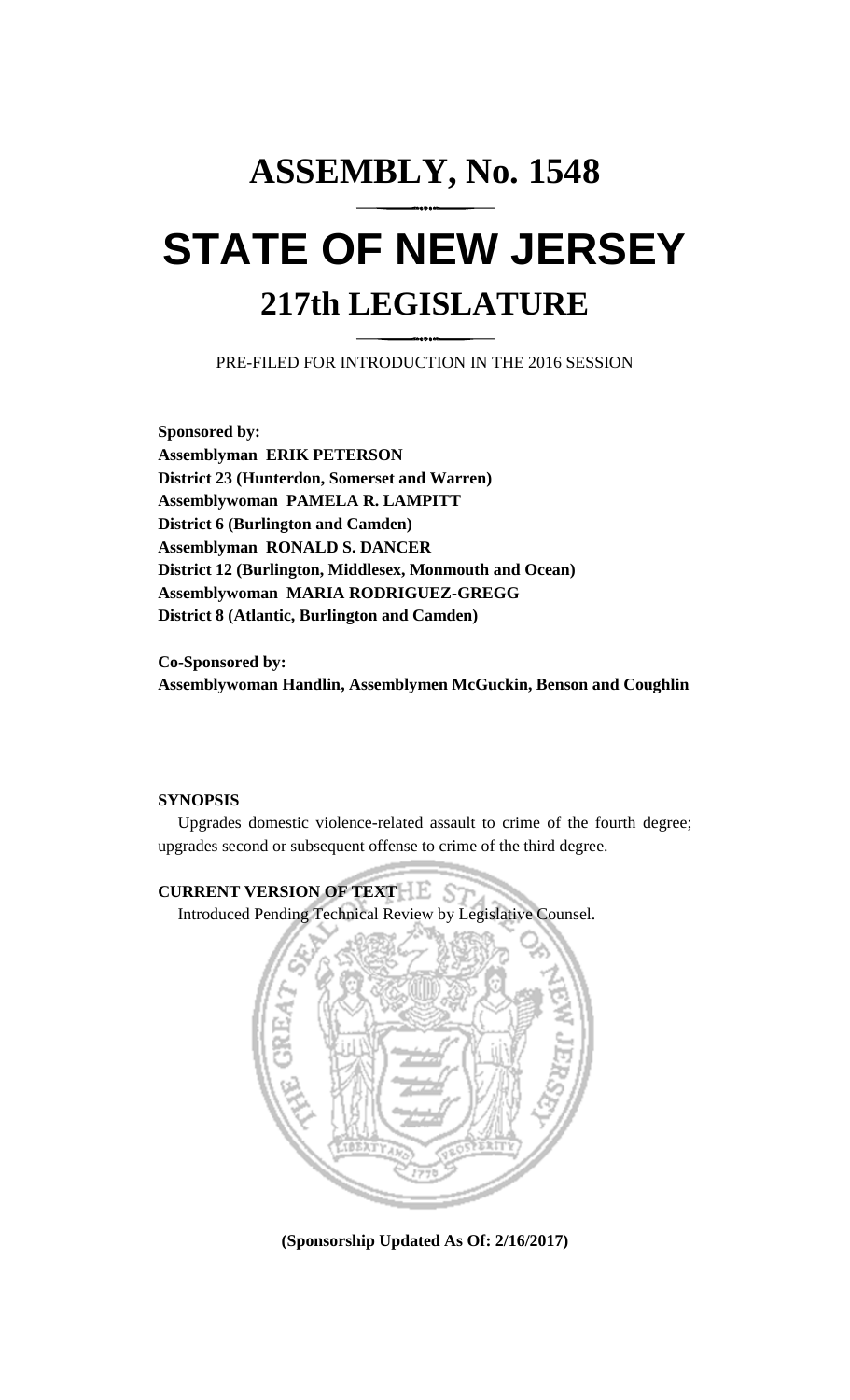**AN ACT** concerning domestic violence and amending N.J.S.2C:12- 1. **BE IT ENACTED** *by the Senate and General Assembly of the State of New Jersey:* 7 1. N.J.S.2C:12-1 is amended to read as follows: 2C:12-1. Assault. a. Simple assault. A person is guilty of assault if he: (1) Attempts to cause or purposely, knowingly or recklessly causes bodily injury to another; or (2) Negligently causes bodily injury to another with a deadly weapon; or (3) Attempts by physical menace to put another in fear of imminent serious bodily injury. Simple assault is a disorderly persons offense unless committed in a fight or scuffle entered into by mutual consent, in which case it is a petty disorderly persons offense. b. Aggravated assault. A person is guilty of aggravated assault if he: (1) Attempts to cause serious bodily injury to another, or causes such injury purposely or knowingly or under circumstances manifesting extreme indifference to the value of human life recklessly causes such injury; or (2) Attempts to cause or purposely or knowingly causes bodily injury to another with a deadly weapon; or (3) Recklessly causes bodily injury to another with a deadly weapon; or (4) Knowingly under circumstances manifesting extreme indifference to the value of human life points a firearm, as defined in **[**section 2C:39-1f.**]** subsection f. of N.J.S.2C:39-1, at or in the direction of another, whether or not the actor believes it to be loaded; or (5) Commits a simple assault as defined in paragraph (1), (2) or (3) of subsection a. **[**(1), (2) or (3)**]** of this section upon: (a) Any law enforcement officer acting in the performance of his duties while in uniform or exhibiting evidence of his authority or because of his status as a law enforcement officer; or (b) Any paid or volunteer fireman acting in the performance of his duties while in uniform or otherwise clearly identifiable as being engaged in the performance of the duties of a fireman; or (c) Any person engaged in emergency first-aid or medical services acting in the performance of his duties while in uniform or otherwise clearly identifiable as being engaged in the performance of emergency first-aid or medical services; or

**EXPLANATION – Matter enclosed in bold-faced brackets [thus] in the above bill is not enacted and is intended to be omitted in the law.**

**Matter underlined thus is new matter.**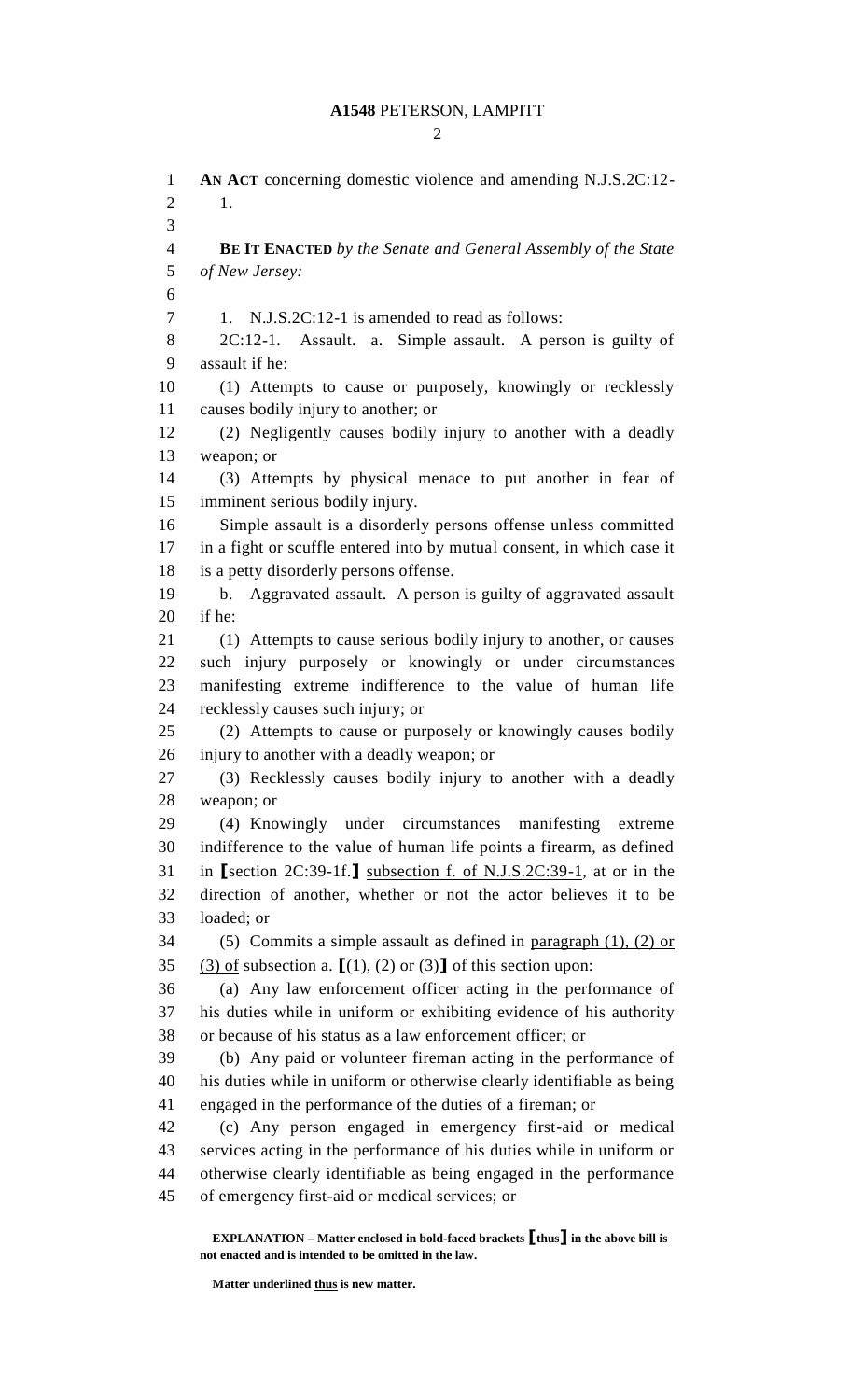(d) Any school board member, school administrator, teacher, school bus driver or other employee of a public or nonpublic school or school board while clearly identifiable as being engaged in the performance of his duties or because of his status as a member or employee of a public or nonpublic school or school board or any school bus driver employed by an operator under contract to a public or nonpublic school or school board while clearly identifiable as being engaged in the performance of his duties or because of his status as a school bus driver; or

 (e) Any employee of the Division of Child Protection and Permanency while clearly identifiable as being engaged in the performance of his duties or because of his status as an employee of the division; or

 (f) Any justice of the Supreme Court, judge of the Superior Court, judge of the Tax Court or municipal judge while clearly identifiable as being engaged in the performance of judicial duties or because of his status as a member of the judiciary; or

 (g) Any operator of a motorbus or the operator's supervisor or any employee of a rail passenger service while clearly identifiable as being engaged in the performance of his duties or because of his status as an operator of a motorbus or as the operator's supervisor or as an employee of a rail passenger service; or

 (h) Any Department of Corrections employee, county corrections officer, juvenile corrections officer, State juvenile facility employee, juvenile detention staff member, juvenile detention officer, probation officer or any sheriff, undersheriff, or sheriff's officer acting in the performance of his duties while in uniform or exhibiting evidence of his authority; or

 (i) Any employee, including any person employed under contract, of a utility company as defined in section 2 of P.L.1971, c.224 (C.2A:42-86) or a cable television company subject to the provisions of the "Cable Television Act," P.L.1972, c.186 (C.48:5A-1 et seq.) while clearly identifiable as being engaged in the performance of his duties in regard to connecting, disconnecting or repairing or attempting to connect, disconnect or repair any gas, electric or water utility, or cable television or telecommunication service; or

 (j) Any health care worker employed by a licensed health care facility to provide direct patient care, any health care professional licensed or otherwise authorized pursuant to Title 26 or Title 45 of the Revised Statutes to practice a health care profession, except a direct care worker at a State or county psychiatric hospital or State developmental center or veterans' memorial home, while clearly identifiable as being engaged in the duties of providing direct patient care or practicing the health care profession; or

 (k) Any direct care worker at a State or county psychiatric hospital or State developmental center or veterans' memorial home, while clearly identifiable as being engaged in the duties of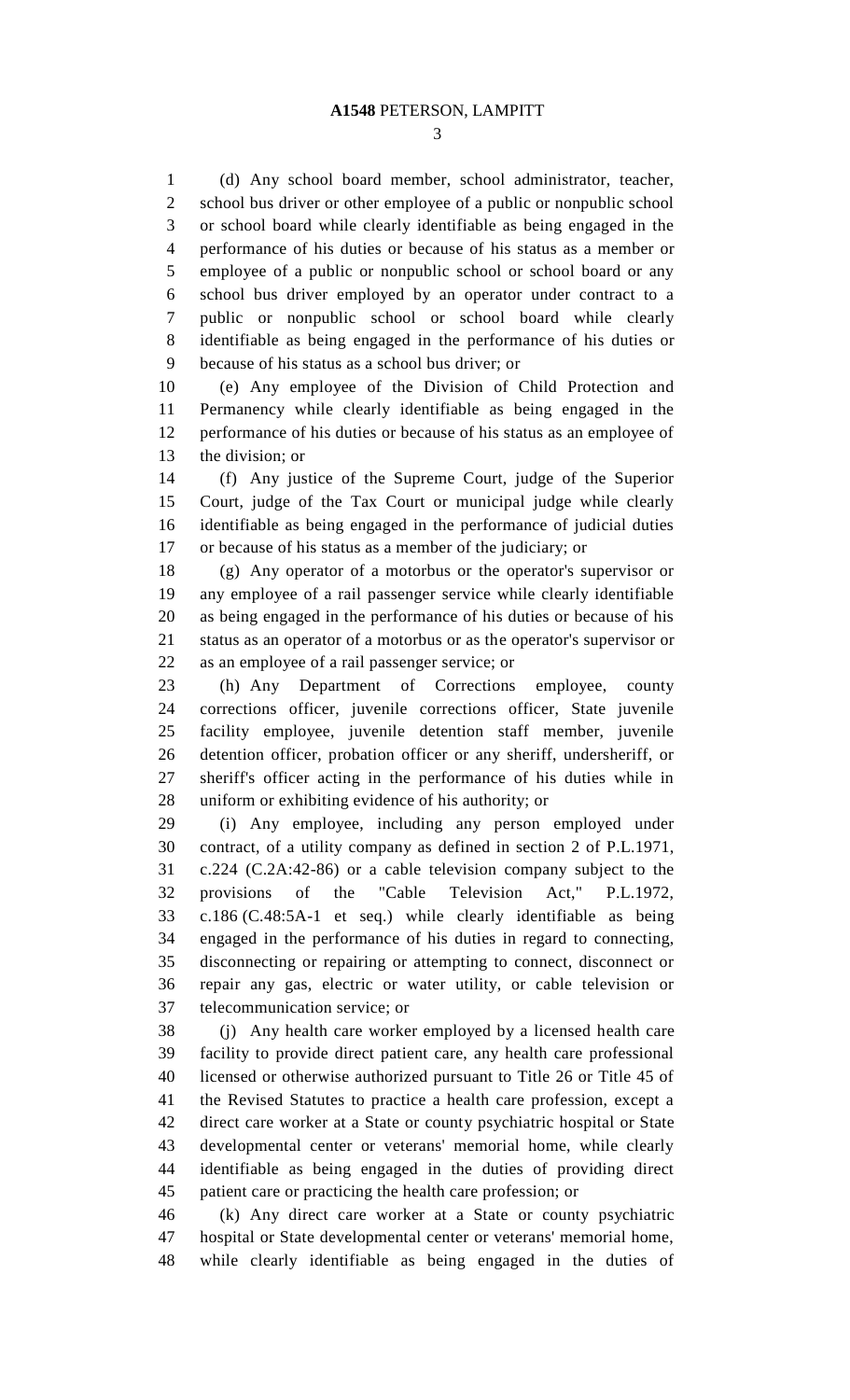providing direct patient care or practicing the health care profession, provided that the actor is not a patient or resident at the facility who is classified by the facility as having a mental illness or

developmental disability; or

 (6) Causes bodily injury to another person while fleeing or attempting to elude a law enforcement officer in violation of subsection b. of N.J.S.2C:29-2 or while operating a motor vehicle in violation of subsection c. of N.J.S.2C:20-10. Notwithstanding any other provision of law to the contrary, a person shall be strictly liable for a violation of this **[**subsection**]** paragraph upon proof of a violation of subsection b. of N.J.S.2C:29-2 or while operating a motor vehicle in violation of subsection c. of N.J.S.2C:20-10 which resulted in bodily injury to another person; or

 (7) Attempts to cause significant bodily injury to another or causes significant bodily injury purposely or knowingly or, under circumstances manifesting extreme indifference to the value of human life recklessly causes such significant bodily injury; or

 (8) Causes bodily injury by knowingly or purposely starting a fire or causing an explosion in violation of N.J.S.2C:17-1 which results in bodily injury to any emergency services personnel involved in fire suppression activities, rendering emergency medical services resulting from the fire or explosion or rescue operations, or rendering any necessary assistance at the scene of the fire or explosion, including any bodily injury sustained while responding to the scene of a reported fire or explosion. For purposes of this **[**subsection**]** paragraph, "emergency services personnel" shall include, but not be limited to, any paid or volunteer fireman, any person engaged in emergency first-aid or medical services and any law enforcement officer. Notwithstanding any other provision of law to the contrary, a person shall be strictly liable for a violation of this paragraph upon proof of a violation of N.J.S.2C:17-1 which resulted in bodily injury to any emergency services personnel; or

 (9) Knowingly, under circumstances manifesting extreme indifference to the value of human life, points or displays a firearm, as defined in subsection f. of N.J.S.2C:39-1, at or in the direction of a law enforcement officer; or

 (10) Knowingly points, displays or uses an imitation firearm, as defined in subsection v. of N.J.S.2C:39-1, at or in the direction of a law enforcement officer with the purpose to intimidate, threaten or attempt to put the officer in fear of bodily injury or for any unlawful purpose; or

 (11) Uses or activates a laser sighting system or device, or a system or device which, in the manner used, would cause a reasonable person to believe that it is a laser sighting system or device, against a law enforcement officer acting in the performance of his duties while in uniform or exhibiting evidence of his authority. As used in this paragraph, "laser sighting system or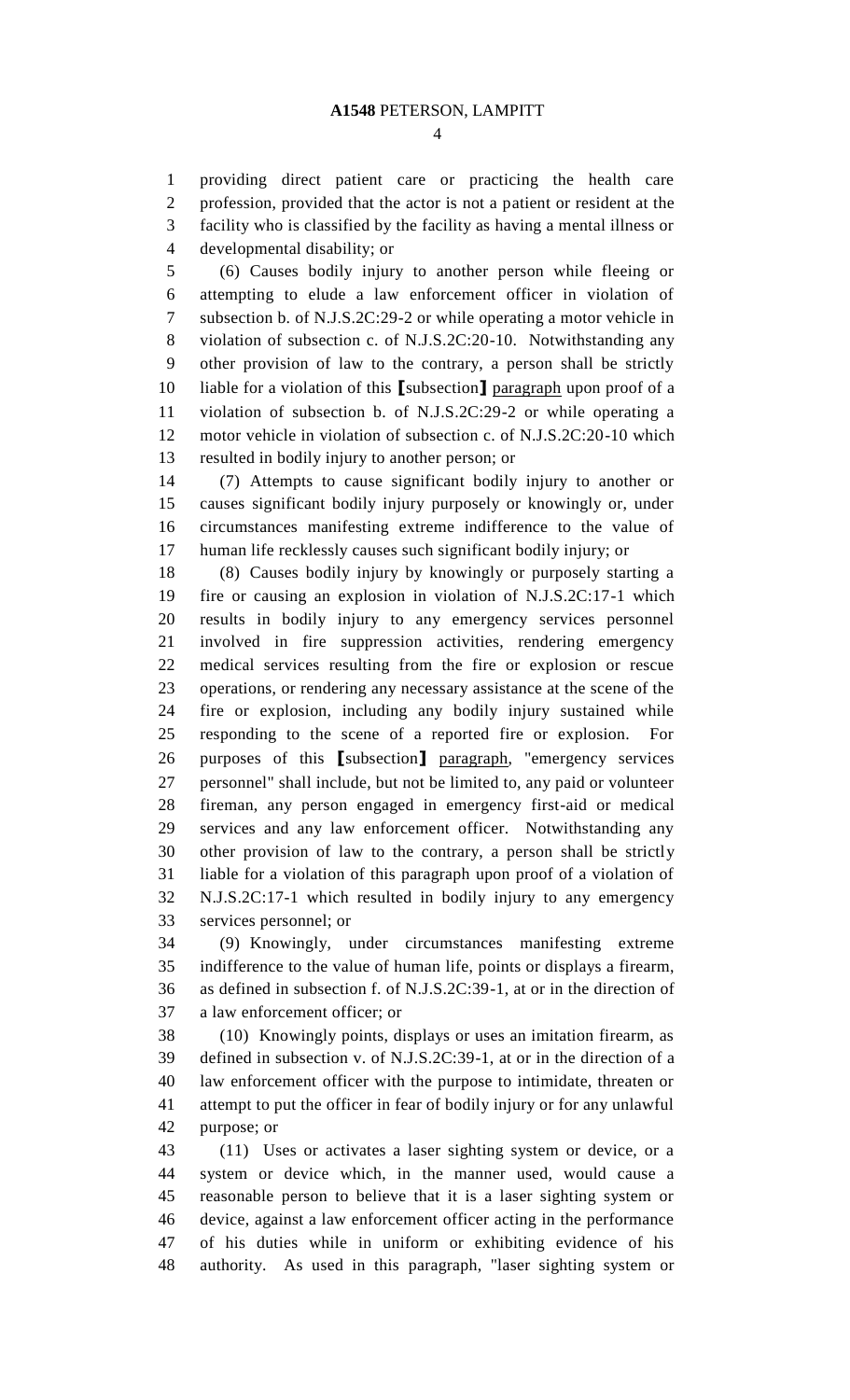device" means any system or device that is integrated with or affixed to a firearm and emits a laser light beam that is used to 3 assist in the sight alignment or aiming of the firearm; or (12) Attempts to cause or purposely, knowingly, or recklessly causes bodily injury to another: (a) in the course of committing an act of domestic violence as 7 defined in subsection a. of section 3 of P.L.1991, c.261 (C.2C:25- 19) against that person; or (b) in the course of committing a violation of subsection b. of N.J.S.2C:29-9, contempt of an order entered under the provisions of the "Prevention of Domestic Violence Act of 1991," P.L.1991, 12 c.261 (C.2C:25-17 et al.) or an order entered under the provisions of a substantially similar statute under the laws of another state or the **United States.**  Aggravated assault under **[**subsections b. (1) and b. (6)**]** 16 paragraphs (1) and (6) of subsection b. of this section is a crime of the second degree; under **[**subsections b. (2), b. (7), b. (9) and b. (10)**]** paragraphs (2), (7), (9) and (10) of subsection b. of this section is a crime of the third degree; under **[**subsections b. (3) and b. (4)**]** paragraphs (3) and (4) of subsection b. of this section is a crime of the fourth degree; and under **[**subsection b. (5)**]** paragraph (5) of subsection b. of this section is a crime of the third degree if the victim suffers bodily injury, otherwise it is a crime of the fourth degree. Aggravated assault under **[**subsection b.(8)**]** paragraph (8) of subsection b. of this section is a crime of the third degree if the victim suffers bodily injury; if the victim suffers significant bodily injury or serious bodily injury it is a crime of the second degree. Aggravated assault under **[**subsection b. (11)**]** paragraph (11) of subsection b. of this section is a crime of the third degree. Aggravated assault under paragraph (12) of subsection b. of this section is a crime of the fourth degree, except that a second or subsequent offense is a crime of the third degree. c. (1) A person is guilty of assault by auto or vessel when the person drives a vehicle or vessel recklessly and causes either serious bodily injury or bodily injury to another. Assault by auto or vessel is a crime of the fourth degree if serious bodily injury results and is a disorderly persons offense if bodily injury results. Proof that the defendant was operating a hand-held wireless telephone while driving a motor vehicle in violation of section 1 of P.L.2003, c.310 (C.39:4-97.3) may give rise to an inference that the defendant was driving recklessly. (2) Assault by auto or vessel is a crime of the third degree if the

 person drives the vehicle while in violation of R.S.39:4-50 or section 2 of P.L.1981, c.512 (C.39:4-50.4a) and serious bodily injury results and is a crime of the fourth degree if the person drives the vehicle while in violation of R.S.39:4-50 or section 2 of P.L.1981, c.512 (C.39:4-50.4a) and bodily injury results.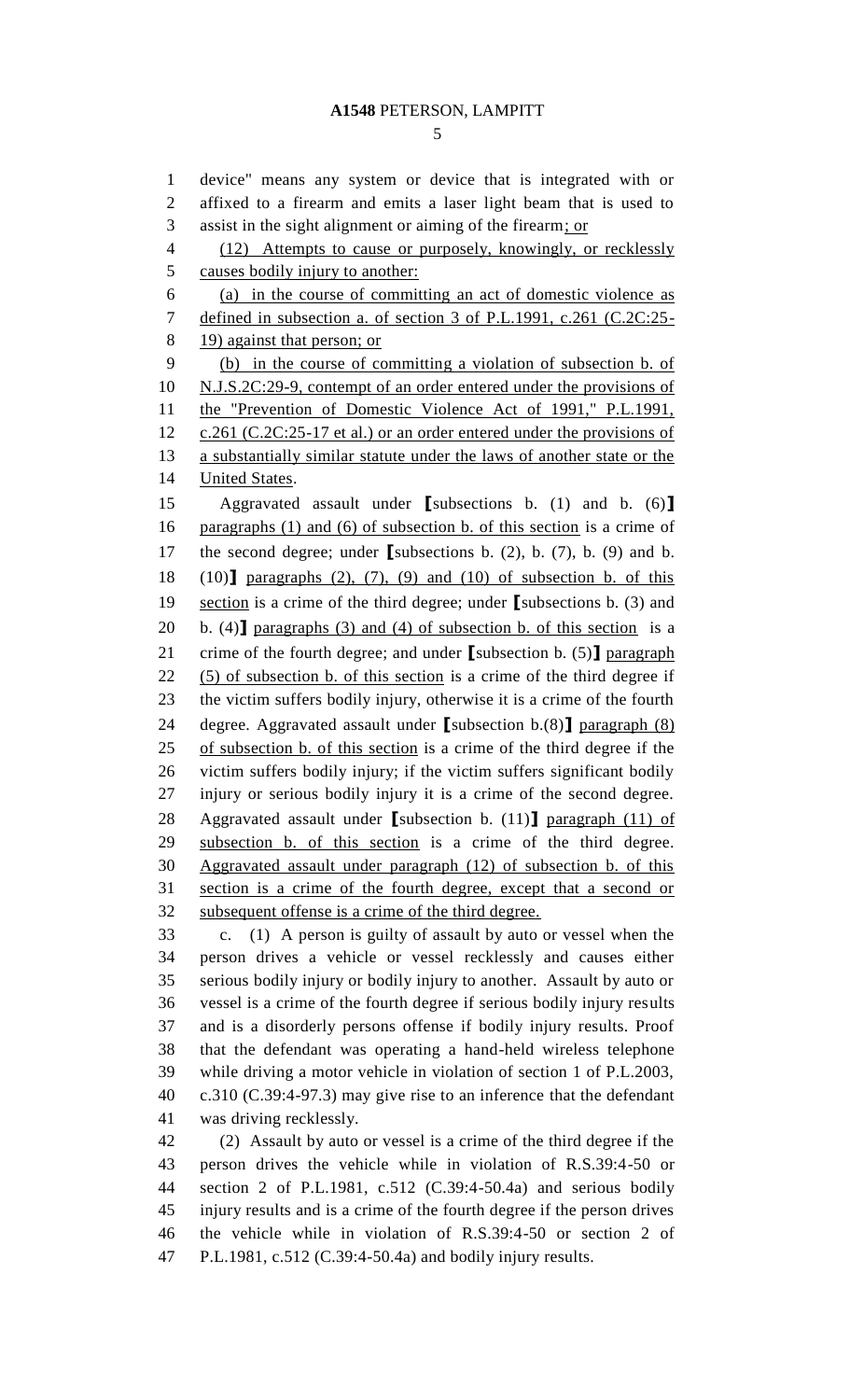#### **A1548** PETERSON, LAMPITT

 (3) Assault by auto or vessel is a crime of the second degree if serious bodily injury results from the defendant operating the auto or vessel while in violation of R.S.39:4-50 or section 2 of P.L.1981, c.512 (C.39:4-50.4a) while:

 (a) on any school property used for school purposes which is owned by or leased to any elementary or secondary school or school board, or within 1,000 feet of such school property;

 (b) driving through a school crossing as defined in R.S.39:1-1 if the municipality, by ordinance or resolution, has designated the school crossing as such; or

 (c) driving through a school crossing as defined in R.S.39:1-1 knowing that juveniles are present if the municipality has not designated the school crossing as such by ordinance or resolution.

 Assault by auto or vessel is a crime of the third degree if bodily injury results from the defendant operating the auto or vessel in violation of this paragraph.

 A map or true copy of a map depicting the location and boundaries of the area on or within 1,000 feet of any property used for school purposes which is owned by or leased to any elementary or secondary school or school board produced pursuant to section 1 of P.L.1987, c.101 (C.2C:35-7) may be used in a prosecution under subparagraph (a) of paragraph (3) of this subsection.

 It shall be no defense to a prosecution for a violation of subparagraph (a) or (b) of paragraph (3) of this subsection that the defendant was unaware that the prohibited conduct took place while on or within 1,000 feet of any school property or while driving through a school crossing. Nor shall it be a defense to a prosecution under subparagraph (a) or (b) of paragraph (3) of this subsection that no juveniles were present on the school property or crossing zone at the time of the offense or that the school was not in session.

 (4) Assault by auto or vessel is a crime of the third degree if the person purposely drives a vehicle in an aggressive manner directed at another vehicle and serious bodily injury results and is a crime of the fourth degree if the person purposely drives a vehicle in an aggressive manner directed at another vehicle and bodily injury results. For purposes of this paragraph, "driving a vehicle in an aggressive manner" shall include, but is not limited to, unexpectedly altering the speed of the vehicle, making improper or erratic traffic lane changes, disregarding traffic control devices, failing to yield the right of way, or following another vehicle too closely.

 As used in this **[**section**]** subsection, "vessel" means a means of conveyance for travel on water and propelled otherwise than by muscular power.

 d. A person who is employed by a facility as defined in section 2 of P.L.1977, c.239 (C.52:27G-2) who commits a simple assault as defined in paragraph (1) or (2) of subsection a. of this section upon an institutionalized elderly person as defined in section 2 of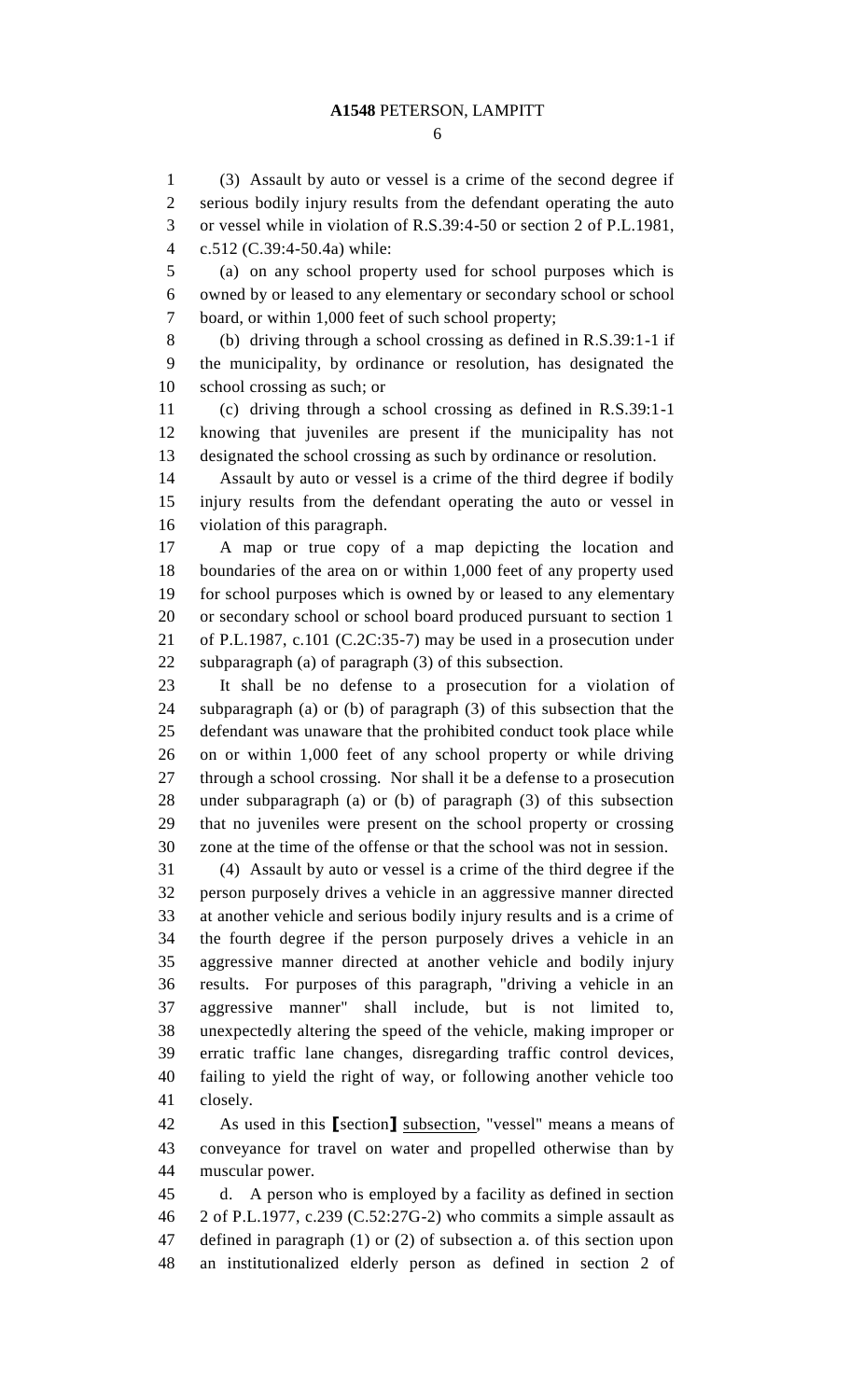P.L.1977, c.239 (C.52:27G-2) is guilty of a crime of the fourth degree.

e. (Deleted by amendment, P.L.2001, c.443).

 f. A person who commits a simple assault as defined in paragraph (1), (2) or (3) of subsection a. of this section in the presence of a child under 16 years of age at a school or community sponsored youth sports event is guilty of a crime of the fourth degree. The defendant shall be strictly liable upon proof that the offense occurred, in fact, in the presence of a child under 16 years of age. It shall not be a defense that the defendant did not know that the child was present or reasonably believed that the child was 16 years of age or older. The provisions of this subsection shall not be construed to create any liability on the part of a participant in a youth sports event or to abrogate any immunity or defense available to a participant in a youth sports event. As used in this act, "school or community sponsored youth sports event" means a competition, practice or instructional event involving one or more interscholastic sports teams or youth sports teams organized pursuant to a nonprofit or similar charter or which are member teams in a youth league organized by or affiliated with a county or municipal recreation department and shall not include collegiate, semi-professional or professional sporting events.

- (cf: P.L.2012, c.22, s.2)
- 
- 2. This act shall take effect immediately.
- 

#### STATEMENT

 This bill would make it a crime of the fourth degree to commit assault in connection with an act of domestic violence or in connection with an act of contempt of a domestic violence restraining order. A second or subsequent offense would be a crime of the third degree.

 Currently, a person is guilty of assault if he attempts to cause or purposely, knowingly or recklessly causes bodily injury to another; negligently causes bodily injury to another with a deadly weapon; or attempts by physical menace to put another in fear of imminent serious bodily injury. Assault is generally a disorderly persons offense unless committed in a fight or scuffle entered into by mutual consent, in which case it is a petty disorderly persons offense.

 Under the bill, a person would be guilty of the crime of aggravated assault if he attempts to cause or purposely, knowingly or recklessly causes bodily injury to another in the course of committing an act of domestic violence as defined in subsection a. of section 3 of P.L.1991, c.261 (C.2C:25-19) against that person. A person would also be guilty of the crime of aggravated assault if he